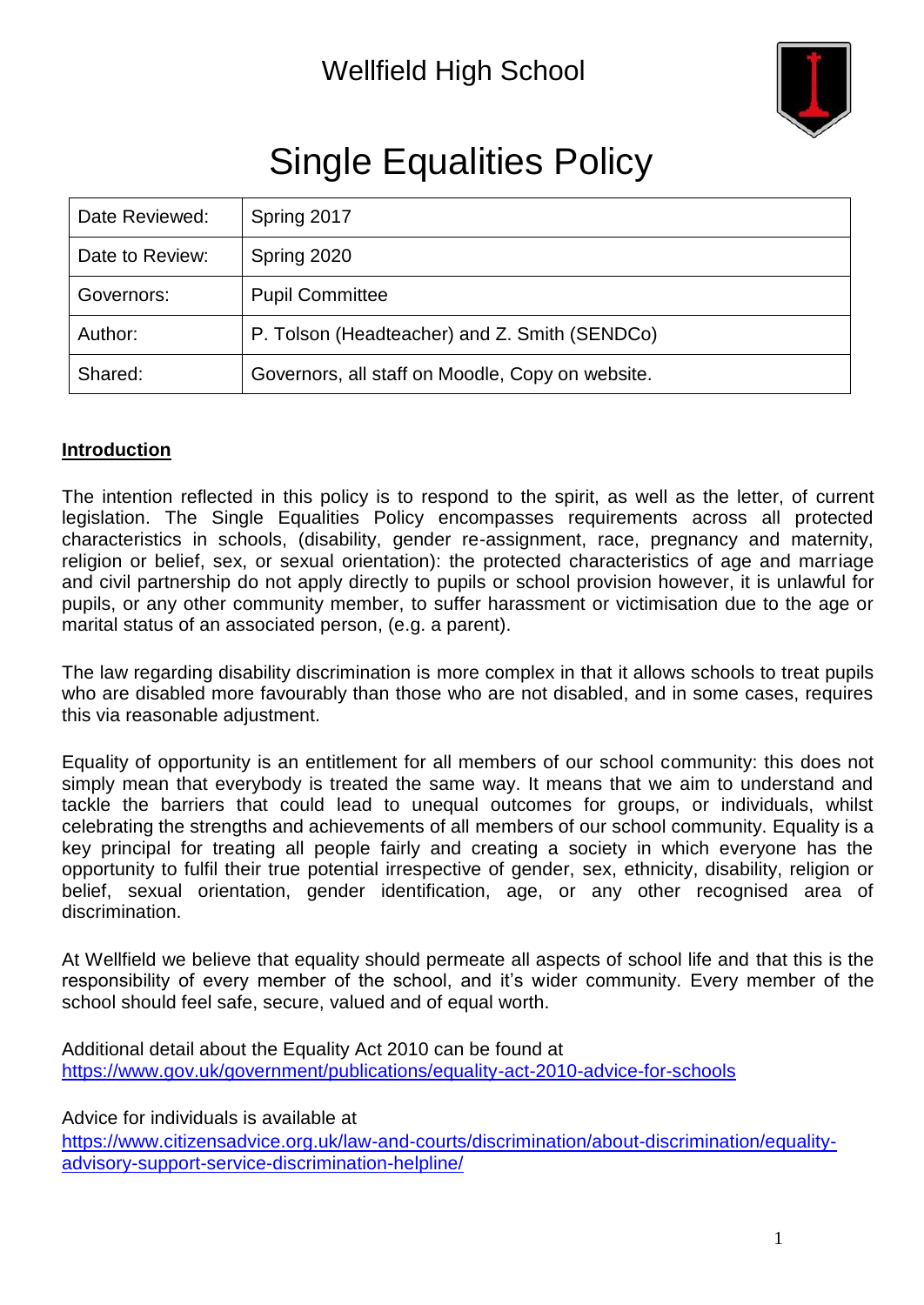

#### **1. Mission statement**

Our vision is to ensure excellent opportunities in a supportive and purposeful learning environment for all to achieve the best personal outcomes, become resilient and resourceful lifelong learners and responsible, enterprising citizens.

#### **Our School Aims:**

- 1. Develop and promote a positive, resilient and resourceful approach to learning.
- 2. Provide Quality First Teaching and apply the graduated response.
- 3. Ensure teaching inspires, and challenges in a nurturing environment where pupils can achieve.
- 4. Hold high expectations of all pupils in terms of achievement, behaviour and personal development.
- 5. Enable all pupils to make progress, improve their levels of attainment, and achieve success in relevant qualifications that allow them make the next step in their lives.
- 6. Seek to improve the opportunities for all pupils to develop their potential with the support and co-operation of all stakeholders.

At Wellfield High School we are committed to ensuring equality of opportunity for all pupils, **(**including prospective and past), parents and carers, and visitors who access services from the school, irrespective of race, gender, sex, sexual orientation, gender identification, disability, religion or socio-economic background. We aim to promote, a culture of inclusion and diversity in which all those connected to the school feel proud of their identity and able to participate fully in school life.

The achievement of our pupils is monitored by race, socio-economic background, gender and disability. We use this data to identify underachievement and then ascertain barriers to learning, developing appropriate strategies to help pupils overcome them. This supports the graduated response and contributes toward the information teachers need to ensure quality first teaching. We actively discourage discrimination via the continual promotion of equality, the challenging of bullying and stereotyping, and the creation of an environment which champions respect for all. At Wellfield High School, we believe that diversity is a strength, which should be respected and celebrated by all those who learn, teach and visit here.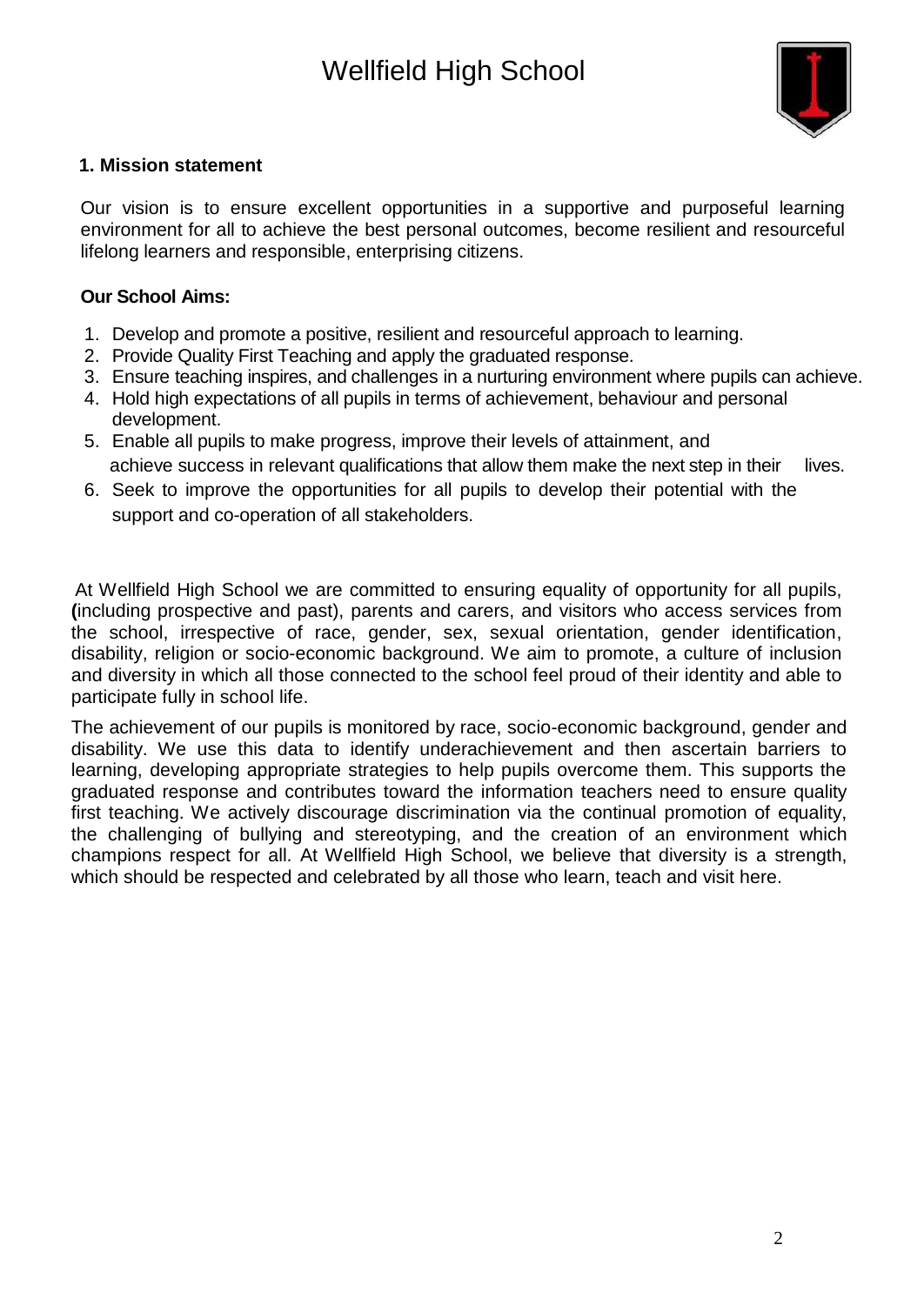

# **2. School in Context**

Wellfield is a smaller than average local authority maintained comprehensive secondary school, for pupils aged 11-16 years of age.

The proportion of girls and boys is relatively even in terms of the whole school, though there is some variation across year groups and ability based sets.

Our cohort is drawn from a varied catchment area and our pupils have mixed socio-economic backgrounds. We use Pupil Premium Grant funding to support equality of opportunity for our pupils, (see report on school website for additional detail).

**Pupil Premium Report** - [http://www.whs.lancs.sch.uk/index.php?category\\_id=141](http://www.whs.lancs.sch.uk/index.php?category_id=141)

Over 90% of our pupils, staff and governors identify as White British, however, there is representation of a range of minority ethnic groups within our school community. 3% of our pupils speak English as a language additional to their first.

A significant number of our pupils join Wellfield at some point after the beginning of Year 7. A very small number of our pupils are under the care of the Local Authority and are supported individually by the designated teacher for Children Looked After. Our admissions arrangements are fair and transparent, and do not discriminate on race, gender, disability or socio-economic factors.

At Wellfield we provide reasonable adjustment and additional support as required for pupils who identify with a gender that is different to that assigned at birth. Adjustments and support are sensitively planned and developed in partnership with the pupil, parents and appropriate external agencies as required.

Currently 15% of our pupils are in receipt of support for SEND needs. 80% of SEND pupils are in receipt of school support with the remainder holding either a Statement of SEN or an Educational Health and Care Plan, (EHCP). The needs supported in school vary widely and provision is in line with the SEND Code of Practice (2014), Children and Families Act (2014), and Equality Act (2010). See the SEND documentation on the school website for additional information.

#### **SEND Information Report and Policy**

[http://www.whs.lancs.sch.uk/index.php?category\\_id=171](http://www.whs.lancs.sch.uk/index.php?category_id=171)

# **Accessibility Plan**

<http://www.whs.lancs.sch.uk/download/file/Accessibility%20Plan%202016-2018.pdf>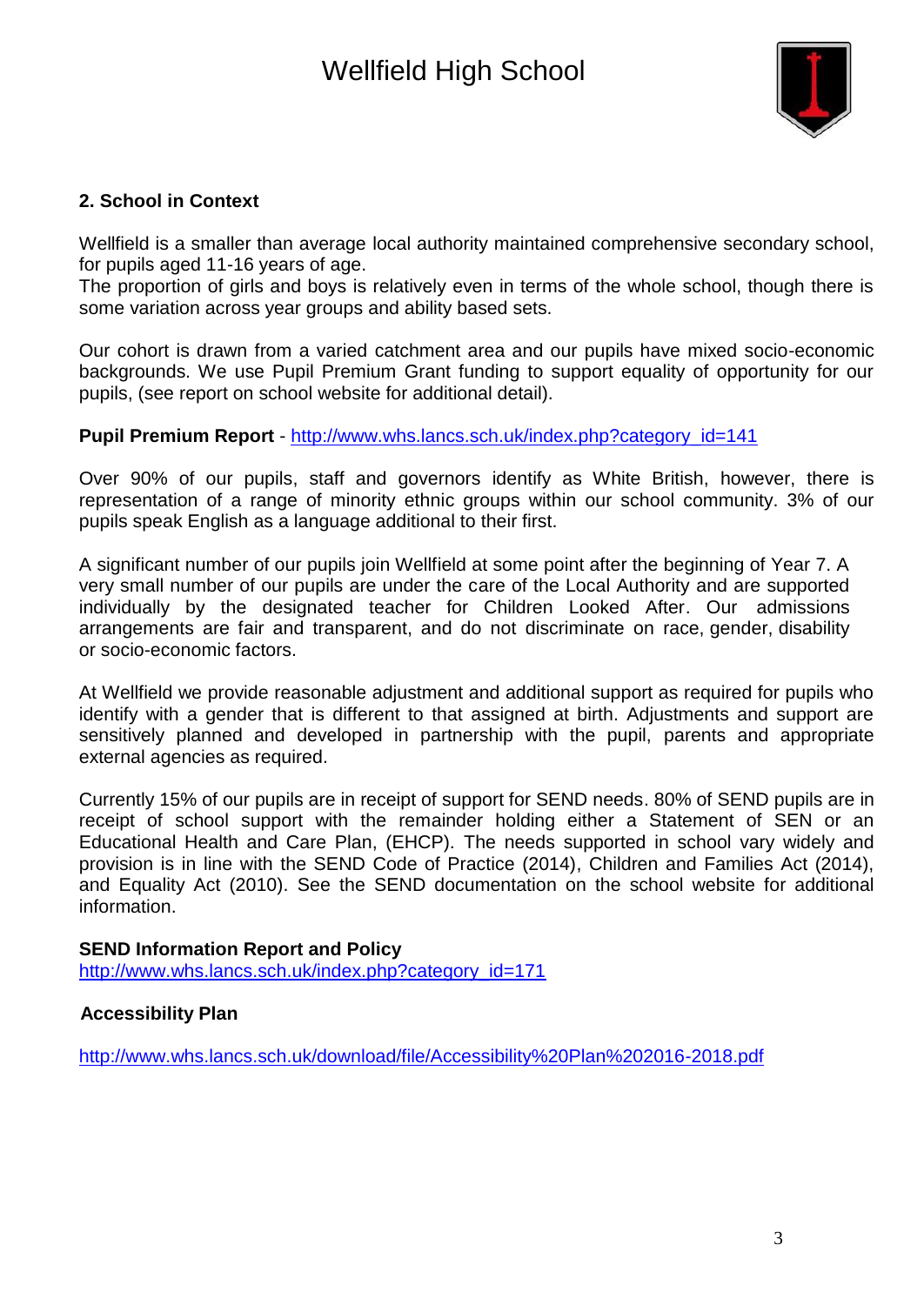

#### **3. Ethos and Atmosphere**

*"Pupils say they feel safe. They also say there is no prejudice-based bullying and it is 'OK to be different' in this school". Ofsted, January 2016*

Governors and staff members promote an open, welcoming atmosphere. Pupils provide a consistently warm welcome to visitors and this is commented upon frequently. Bullying is rare because our pupils and staff are fully aware of what bullying is and how it affects individuals. This is due to robust coverage in PHSE, assemblies and parent information evenings as well as the work of dedicated, non-teaching, pastoral support managers and their form tutors. Where bullying behaviours do occur, they are dealt with swiftly.

All discriminatory behavior's, unwanted attention, (verbal and physical), behaviour that excludes others, inappropriate remarks, dismissive and derogatory attitudes are challenged. Staff training on Equality Legislation, Discrimination, Statutory SEND obligations, Barrier identification, Quality First Teaching and SEND good practice have all taken place within the last 12 months. We are focused upon transferring the training into good practice in the classroom and across the school and ensuring knowledge is up to date.

Displays around school are varied, refreshed regularly, and promote diversity and equality of opportunity. Example topic areas include Pupil Voice, LGBT, Growth Mindset and Anti-bullying.

Our Y11 prefect teams are diverse as is the Pupil Voice committee: prefects and pupil voice representatives are drawn from across the year group and are selected on merit in a fair and transparent process. The reward system in school is inclusive and allows pupils to be rewarded for various categories of positive behaviour regardless of starting point. Opportunities for the celebration of success are frequent and are supported well by pupils, parents, staff, and the governing body.

Pupils are actively encouraged to learn about cultures and beliefs that are different to their own as well as developing their own spiritual awareness. Curriculum content in subjects such as Religious Education, Art, Geography, Music, History and Food Technology contribute toward this. Assemblies, visiting speakers, faith trails, classroom and corridor displays and a breadth of lunch clubs provide a variety of additional opportunities.

#### **4. Policy Development**

The development of this plan and the actions within it have been formed using the input of staff, pupils and parents and carers. We have achieved this by using the following to shape the plan:

- Feedback from parent questionnaires, parents' evening, parent forum meetings parent information evenings, SEND reviews;
- Input from staff SEND confidence survey, staff meetings and INSET
- Feedback from the pupil voice, PSHE lessons, whole school survey of pupil attitudes;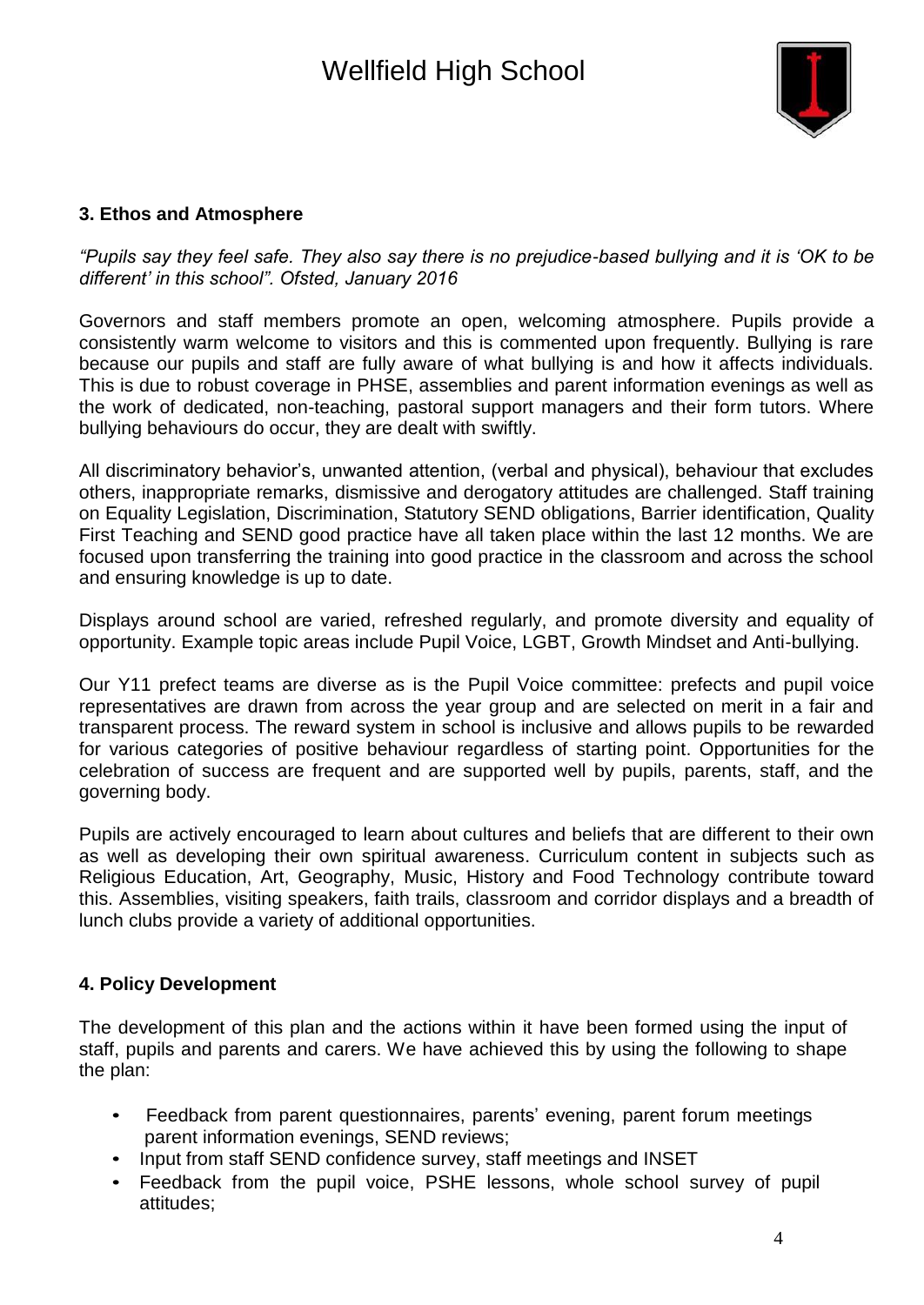

- Collaboratively developed SIP
- Feedback at Governing body meetings: policy ratified by Governors.

# **5. Monitoring and Review**

Wellfield is an inclusive school that is developing continually. We aim to deliver a broad and balanced curriculum and provide a calm and purposeful learning environment as a basis for Quality First Teaching. We believe that high quality provision that is responsive to individual need supports the development of our pupil's self-esteem and therefore increases the likelihood of them achieving their full potential.

We make regular assessments of pupils' learning and use this information to track pupil progress. As part of this process, we regularly monitor achievement by minority ethnic group, gender, socio-economic background and SEND to ensure that all groups of pupils are making the best possible progress. The identification of underachievement is a formal process in school. We take appropriate and robust action to address any gaps, for example bespoke intervention, pastoral support, monitoring card, and provision of equipment or materials. Funds are available to support groups of pupils where data suggests progress is not as good as it should be. Progress and attainment data is reported regularly to the governing body.

We collect and analyse a range of equality information for our pupils including, but not limited to data concerning admissions, attendance, exclusions, behaviour, attainments, assessment, interventions, parental involvement and involvement in extracurricular activity. We use this data to amend and develop good practice in individual areas e.g. teaching and learning, and at a whole school level, as appropriate.

Discriminatory incidents and other incidents of harassment or bullying are dealt with and recorded by the member of staff present as part of our whole school Behaviour for Learning Policy. This can escalate to more senior staff and the headteacher where necessary. All incidents are reported to the headteacher: racist incidents are reported to the governing body and local authority on a termly basis. It is clear to pupils and staff how they should report incidents. All staff, teaching and non- teaching, should view dealing with incidents as vital to the well-being of the whole school.

Exclusions will always be based on the school's Behaviour Policy. We will closely monitor exclusions to avoid any potential adverse impact and ensure any discrepancies are identified and dealt with. Exclusion data is reported to the local authority and the governing body.

School performance information is compared with national and local authority data, to ensure that pupils are making appropriate progress compared to all schools, and schools in similar circumstances.

Wellfield High school is committed to providing a working environment free from discrimination, bullying, harassment and victimisation. We aim to recruit an appropriately qualified workforce and establish a governing body that is representative of all sections of the community in order to respect and respond to the diverse needs of our population. We are committed to the implementation of equal opportunities principles and the monitoring and active promotion of equality in all aspects of staffing and employment.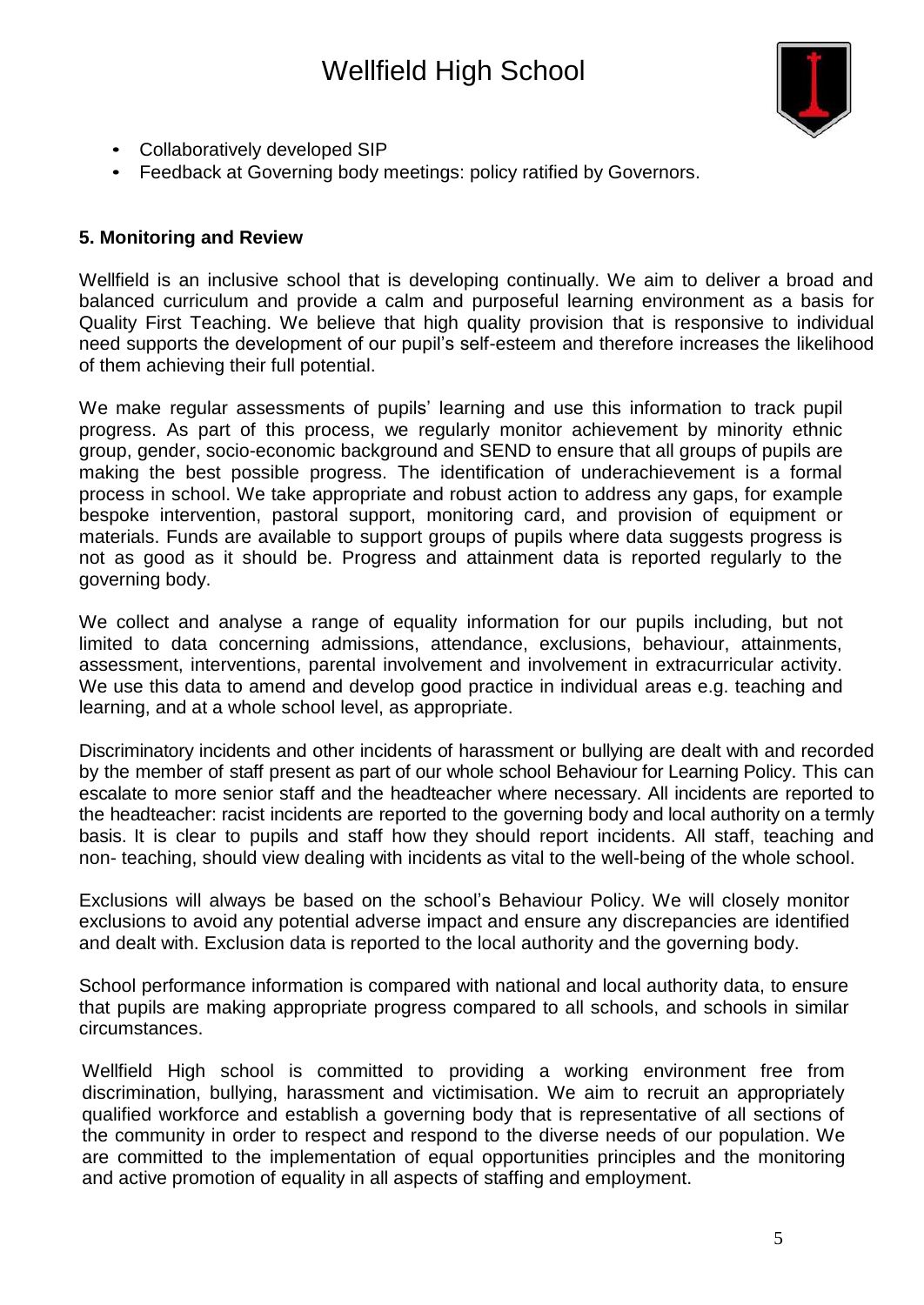

All staff appointments and promotions are made on the basis of merit and ability and in compliance with the law. However, we are concerned to ensure wherever possible that the staffing of the school reflects the diversity of our community.

As an employer, we need to ensure that we eliminate discrimination and harassment in our employment practice and actively promote equality across all groups within our workforce.

Protected characteristics are considered when appointing staff and particularly when allocating Teaching and Learning Responsibilities (TLR) or re-evaluating staff structures, to ensure decisions are free of discrimination.

Actions to ensure this commitment is met include**:**

- Monitoring recruitment and retention including bullying and harassment of staff;
- Continued professional development opportunities for all staff;
- Collection and analysis of statutory equality data as part of recruitment.

Due regard is given to the promotion of equality in the School Improvement Plan.

The people responsible for the monitoring and evaluation of this policy and action plan are Mr. P. Tolson, (headteacher), and Miss Z. Smith, (SENDCo)

Their role is to lead discussions, organise and deliver training and update staff, work with the governing body on matters relating to equality and support evaluation activities that moderate the impact and success of this policy.

# **6. Developing Best Practice**

#### **Learning and teaching**

We aim to provide all our pupils with the opportunity to succeed, and to reach the highest level of personal achievement. To do this, we will use contextual data to improve the ways in which we provide support to individuals and groups of pupils. We monitor achievement data by ethnicity, gender and disability and action any gaps. We take account of the achievement of all pupils when planning for future learning and set challenging targets ensuring equality of access for all pupils and preparation for life in a diverse society. We use materials that reflect the diversity of the school, population and local community in terms of race, gender, sex and disability, without stereotyping, and promote attitudes and values that will challenge racist and other discriminatory behaviour or prejudice. We provide opportunities for pupils to appreciate their own culture and celebrate the diversity of other cultures and seek to involve all parents in supporting their child's education. Classroom and staffroom discussion of equality issues which reflect on social stereotypes, expectations and the impact on learning are encouraged and we include teaching and classroom-based approaches appropriate for the whole school population, which are inclusive and reflective of our pupil community.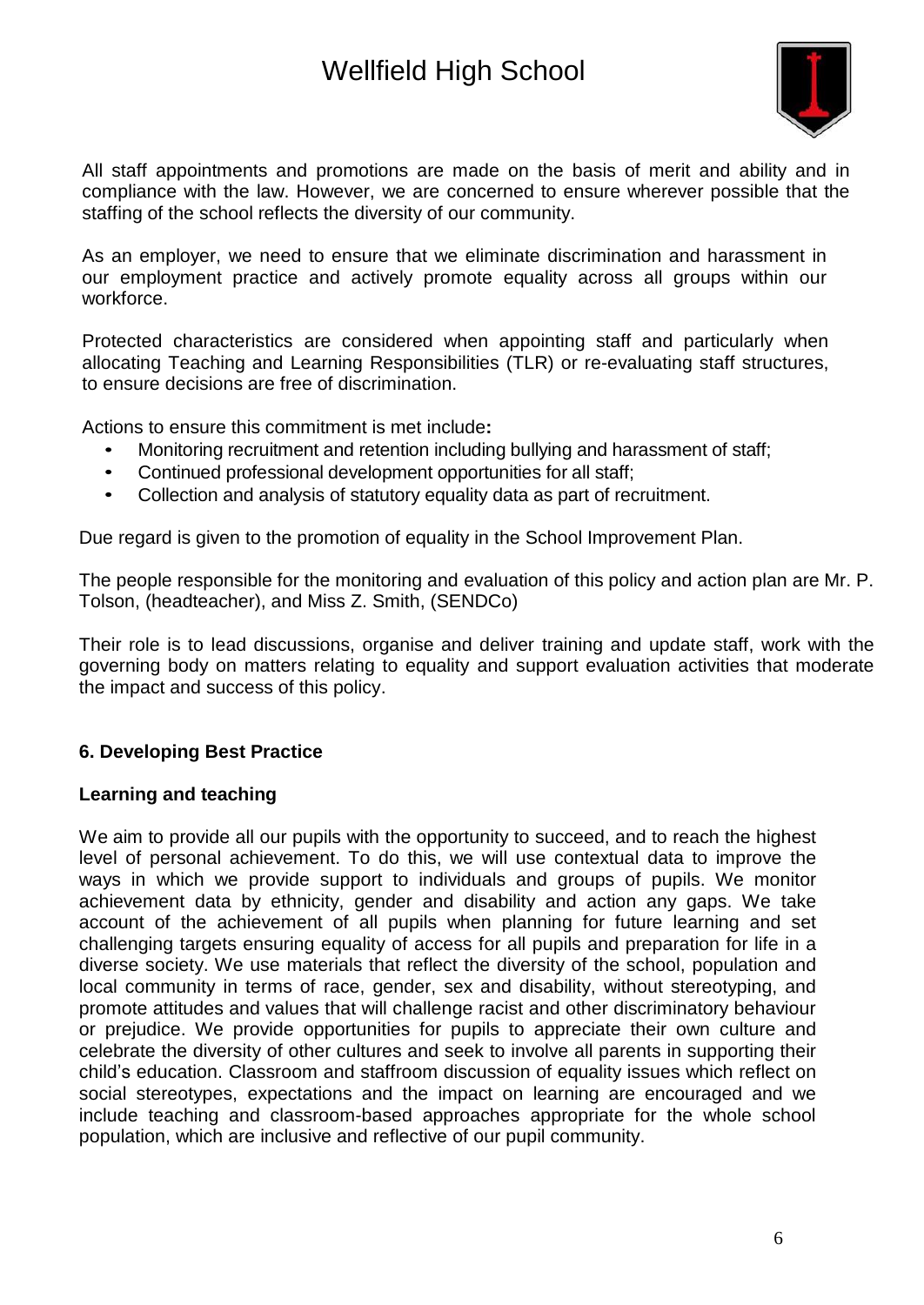

#### **Learning Environment**

There is a consistently high expectation of all pupils regardless of their gender, sex, ethnicity, disability, religion or belief, sexual orientation, age or any other recognised area of discrimination. All pupils are encouraged to improve on their own achievements and not to measure themselves against others. Parents are also encouraged to view their own children's achievements in this light.

Teacher enthusiasm is a vital factor in achieving a high level of motivation and positive results for all pupils. Adults in the school will provide good, positive role models in their approach to all issues relating to equality of opportunity. The school will place a very high priority on the provision for special educational needs and disability. We will meet all pupils' learning needs including the more able by implementing Quality First Teaching and the graduated response. The school must provide an environment in which all pupils have equal access to all facilities and resources. All pupils will be encouraged to be actively involved in their own learning and a range of teaching methods will be used throughout the school to ensure that effective learning takes place at all stages for all pupils. Consideration will be given to the physical learning environment – both internal and external, including displays and signage in line with the accessibility policy, SEND policy and SEND Information report.

# **Curriculum**

At Wellfield High School we will ensure that curriculum planning reflects our commitment to equality in all subject areas and cross curricular themes, promoting positive attitudes to equality and diversity. Pupils will have opportunities to explore concepts and issues relating to identity and equality via the CPHSE curriculum, assemblies, special events and within the main curriculum. Steps will be taken to ensure all pupils have access to the mainstream curriculum taking into account their cultural, backgrounds, linguistic needs, ability and learning styles. All pupils will have access to appropriate qualifications which recognise attainment and achievement and promote progression. All pupils will have the opportunity to investigate a wide range of careers options without restriction due to stereotyping or discrimination: all pupils will be able to access the support necessary to prepare them for ambitious next steps.

#### **Resources and materials**

The provision of good quality resources and materials within Wellfield High School is a high priority. These resources will reflect the reality of an ethnically, culturally and sexually diverse society, reflect a variety of viewpoints. They will include positive images of males and females in society and non-stereotypical images of all groups in a global context. Resources and materials will be varied in terms of learning preferences and will be accessible to all members of the school community or will be adjusted to enable accessibility.

#### **Language**

We recognise that it is important that all members of the school community use appropriate language which does not transmit or confirm stereotypes and does not offend. Language that creates and enhances positive images of particular groups identified at the beginning of this document and creates the conditions for all people to develop their self-esteem, will be encouraged. The use of discriminatory and non-inclusive language, intentional or otherwise, will always be challenged.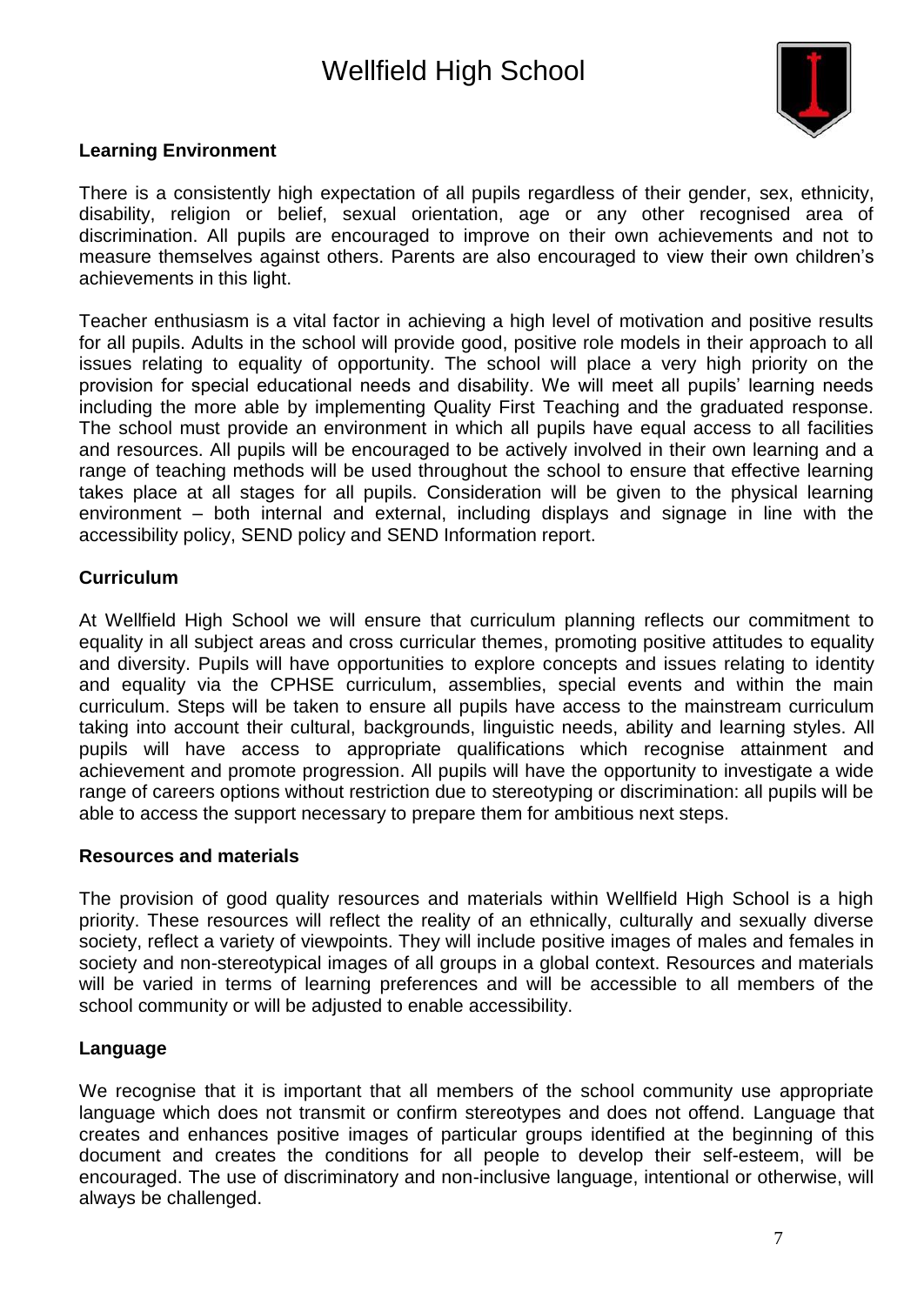

# **Extended Learning Opportunities**

We recognise the importance of equality of access to extended learning opportunities for all our pupils. We undertake responsibility for making contributions to extended learning opportunities and are aware of the school's commitment to equality of opportunity (e.g. visiting speakers, sports coaches, coach drivers) by providing them with written guidelines drawn from this policy. We endeavor to ensure that all non-staff members who have contact with children adhere to these guidelines and will challenge any non-compliance vigorously.

# **Provision for Bi-lingual Pupils**

We will make appropriate provision for all bilingual pupils, and their families, to ensure access to school information and the whole curriculum. These groups may include pupils for whom English is an additional language, those who are new to the United Kingdom, Gypsy, Roma and Traveler children and advanced bi-lingual learners.

#### **Personal Development and Pastoral Guidance**

Staff will take account of gender, ethnicity, disability, religion or belief, sex, sexual orientation, age or any other recognised area of discrimination, and the experience and needs of groups such as Gypsy, Roma and Traveler, refugee and asylum seeker pupils. All pupils are encouraged to consider the full range of career opportunities available to them with no discriminatory boundaries placed on them due to their disability, gender, race, sex or sexual orientation (whilst acknowledging that a disability may impose some practical boundaries to some career aspirations). All pupils/staff/parents/carers are given support, as appropriate, when they experience discrimination. We recognise that perpetrators may also be victims and require support. Positive role models will be used throughout the school to ensure that different groups of pupils can see themselves reflected in the school community. Emphasis will be placed on the value that diversity brings to the school community rather than the challenges.

# **Staffing and Staff Development**

We recognise the need for positive role models and distribution of responsibility among staff. This must include pupils' access to a balance of male and female staff at both key stages where possible. We encourage the career development and aspirations of all school staff. We will provide staff with training and development which will increase awareness of the needs of different groups of pupils. Access to opportunities for professional development is monitored on equality grounds.

# **Staff Recruitment**

All those involved in recruitment and selection are trained and aware of what they should do to avoid discrimination and ensure equality good practice through the recruitment and selection process. Equalities policies and practices are covered in all staff inductions and temporary staff are made aware of policies and practices. Employment policy and procedures are reviewed regularly to check conformity with legislation and impact. There are instances where a job will qualify for a genuine occupational qualification on the grounds of gender. This would only be permissible in a few instances, for example, if a role involves physical contact and where matters of decency or privacy are involved.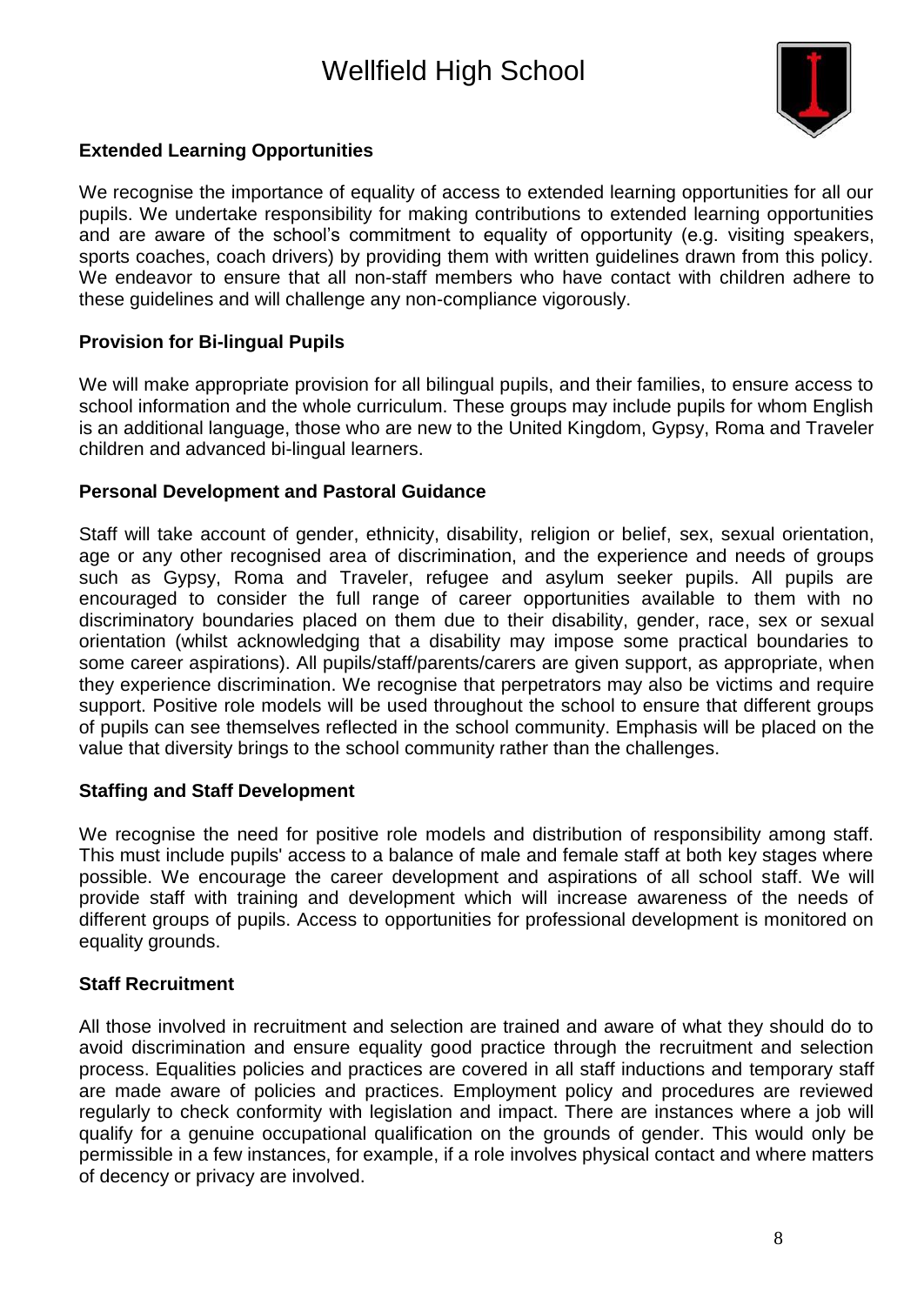

# **Partnerships with Parents/Carers/Families and the Wider Community**

We will work with parents and carers to help all pupils to achieve their potential. All parents and carers are encouraged to participate in the full life of the school. Members of the local community are encouraged to join in school activities.

# **7. Roles and Responsibilities**

#### **The role of governors**

- The governing body has set out its commitment to equal opportunities in this plan and it will continue to do all it can to ensure that the school is fully inclusive to pupils, and responsive to their needs based on race, sex, gender and disability.
- The governing body seeks to ensure that people are not discriminated against when applying for jobs at our school on grounds of race, sex, gender or disability.
- The governors take all reasonable steps to ensure that the school environment gives access to people with disabilities, and also strive to make school communications as inclusive as possible for parents, carers and pupils.
- The governors welcome all applications to join the school, whatever a child's socioeconomic background, race, sex, gender or disability.
- The governing body ensures that no child is discriminated against whilst in our school on account of their race, sex, gender or disability.

# **The role of the headteacher (or senior leader responsible for Equalities)**

- It is the headteacher's role to implement the school's Equality Plan and s/he is supported by the governing body in doing so.
- It is the headteacher's role to ensure that all staff are aware of the Equality Plan, and that teachers apply these guidelines fairly in all situations.
- The headteacher ensures that all appointments panels give due regard to this plan, so that no-one is discriminated against when it comes to employment or training opportunities.
- The headteacher promotes the principle of equal opportunity when developing the curriculum, and promotes respect for other people and equal opportunities to participate in all aspects of school life.
- The headteacher treats all incidents of unfair treatment and any incidents of bullying or discrimination, including racist incidents, with due seriousness.

# **The role of all staff: teaching and non-teaching**

- All staff will ensure that all pupils are treated fairly, equally and with respect, and will maintain awareness of the school's Equality Plan.
- All staff will strive to provide material that gives positive images based on race, gender and disability, and challenges stereotypical images.
- All staff will challenge any incidents of prejudice, racism or homophobia, and record any serious incidents, drawing them to the attention of the headteacher.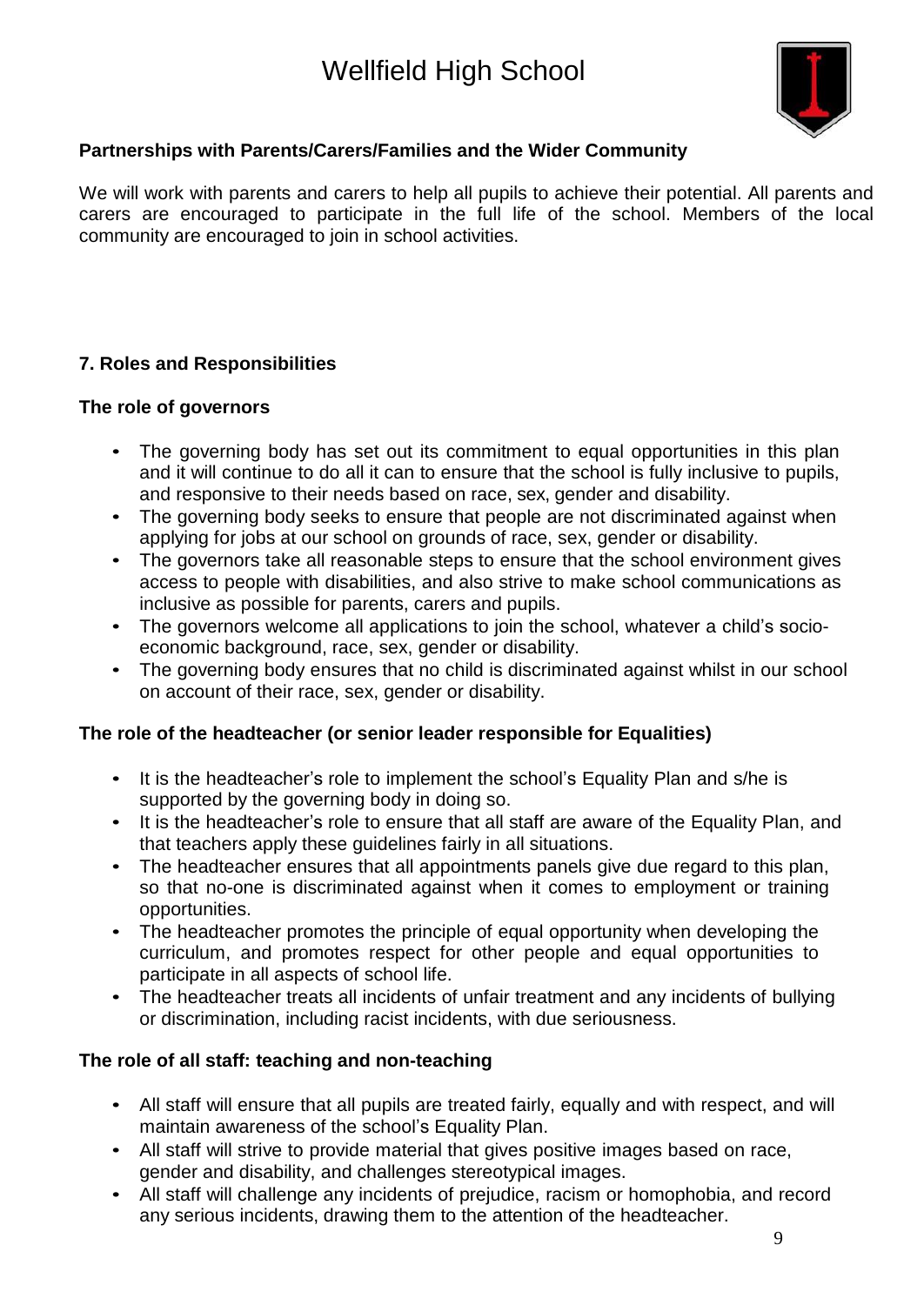

• Teachers support the work of ancillary or support staff and encourage them to intervene in a positive way against any discriminatory incidents.

# **8. Commissioning and Procurement**

Wellfield High School will aim to buy services from organisations that comply with equality legislation. This will be a significant factor in any tendering process.

# **9. The Measurement of Impact of the Policy**

This policy will be evaluated and monitored for its impact on pupils, staff, parents and carers from the different groups that make up our school. It will be published to enable an impact assessment to be undertaken at the appropriate time within a given timescale. The Plan has been agreed by our Governing Body. We have a rolling programme for reviewing our school policies and their impact. In line with legislative requirements, we will review progress against our Equality Plan annually and review the entire Single Equalities Policy on a three year cycle.

# **10. Publicising the policy**

- Publish the policy publicly on the school website Spring 2017;
- Raise awareness of our commitment to equality through the school newsletter, CPHSE, corridor and classroom assemblies, staff meetings, INSET and other communications;
- Make sure hard copies are available and publish to Moodle for staff and governors.
- Update the plan annually and the policy in its entirety tri-annually.

# **11. Annual Review of Progress**

Taking the single equality approach, we will incorporate all requirements for annual reporting of progress and performance in respect of our policy covering ethnicity, disability and gender and our progress to improve access for disabled pupils, including access to the curriculum, physical access and access to information into one annual report which meets the requirements of the new legislation. This will formulate the basis for the annual action plan.

# **12. Equality impact assessments**

EIA's are similar to health and safety risk assessments. They involve predicting and assessing what the implications of a policy, function or strategy will be on a wide range of people. EIAs were introduced with the Race Equality Duty and are now also required for both disability and gender. It is best practice to consider age, religion and belief, and sexual orientation as part of this process. A rolling programme of EIA's will be introduced so we can analyse our work to ensure it meets the needs of all our service users and that no group (in relation to ethnicity, disability, gender, age, religion and belief, and sexual orientation) is disadvantaged or cannot access our services.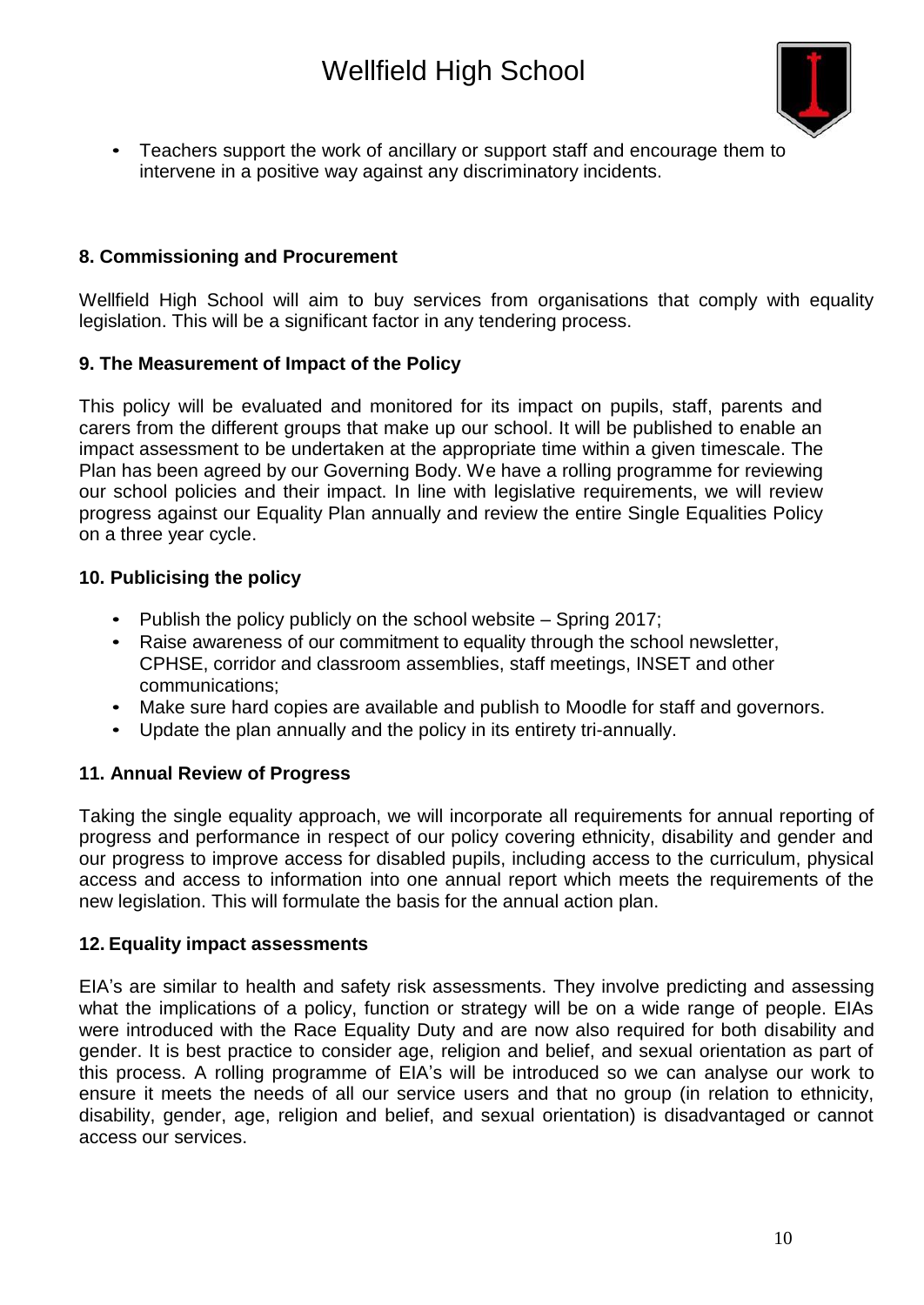

**Signed:** <sup>P</sup> Tolson**, Headteacher** M. Neale**, Chair of Governors**

 **Date: Feb 2017**

# **13. Appendix**

#### **Definitions and statutory obligations.**

#### **Race:**

The term race includes colour, ethnic origin, nationality, national origin and citizenship as well as race. The Race Relations (Amendment) Act 2000 (which includes the Race Equality Duty) amended the Race Relations Act 1976. It came into effect from April 2001. It covers pupils, parents/carers, prospective pupils and parents/carers, staff, job applicants, governors and others using school facilities.

**General duties:** Tackle racial discrimination, promote equality of opportunity and good relations between persons of different racial groups.

**Specific duties:** From May 2002 publish a Race Equality Policy which includes an implementation strategy or action plan (effectively a Race Equality Scheme), monitor it annually and review it every three years. Involve appropriate and diverse stakeholders in developing the policy. Monitoring the impact of the school's policies on pupils' performance and progress. Provide ethnic monitoring data on staff in regular returns to the Local Authority.

Reporting racist incidents in schools: Schools are required to have in place a procedure for dealing with and reporting racist incidents, which includes providing an annual summary of racist incidents to Lancashire County Council.

# **Disability:**

Disability is a physical or mental impairment which has an effect on a person's ability to carry out normal day-to-day activities. That effect must be: substantial (more than minor or trivial) adverse long-term (it has lasted, or is likely to last, for at least a year or for the rest of the life of the person affected). There is no need for a person to have a specific, medically-diagnosed cause for their impairment – what matters is the effect of the impairment, not the cause. Examples include hearing or sight impairments, a significant mobility difficulty, mental health conditions or learning difficulties. There are many other types of condition, illness or injury that can result in a person being disabled (e.g. diabetes, asthma, cancer, arthritis, epilepsy, multiple sclerosis, heart conditions, facial disfigurement).

**General duties:** Promote equality of opportunity and eliminate unlawful discrimination and disability-related harassment. Promote positive attitudes towards disabled people and encourage disabled people's participation in public life. Take steps to take into account people's disabilities.

**Specific duties:** Prepare and publish a disability equality scheme, monitor it annually and review it every three years: involve disabled people in the development of the scheme. Set out in their scheme: how disabled people have been involved in its preparation their arrangements for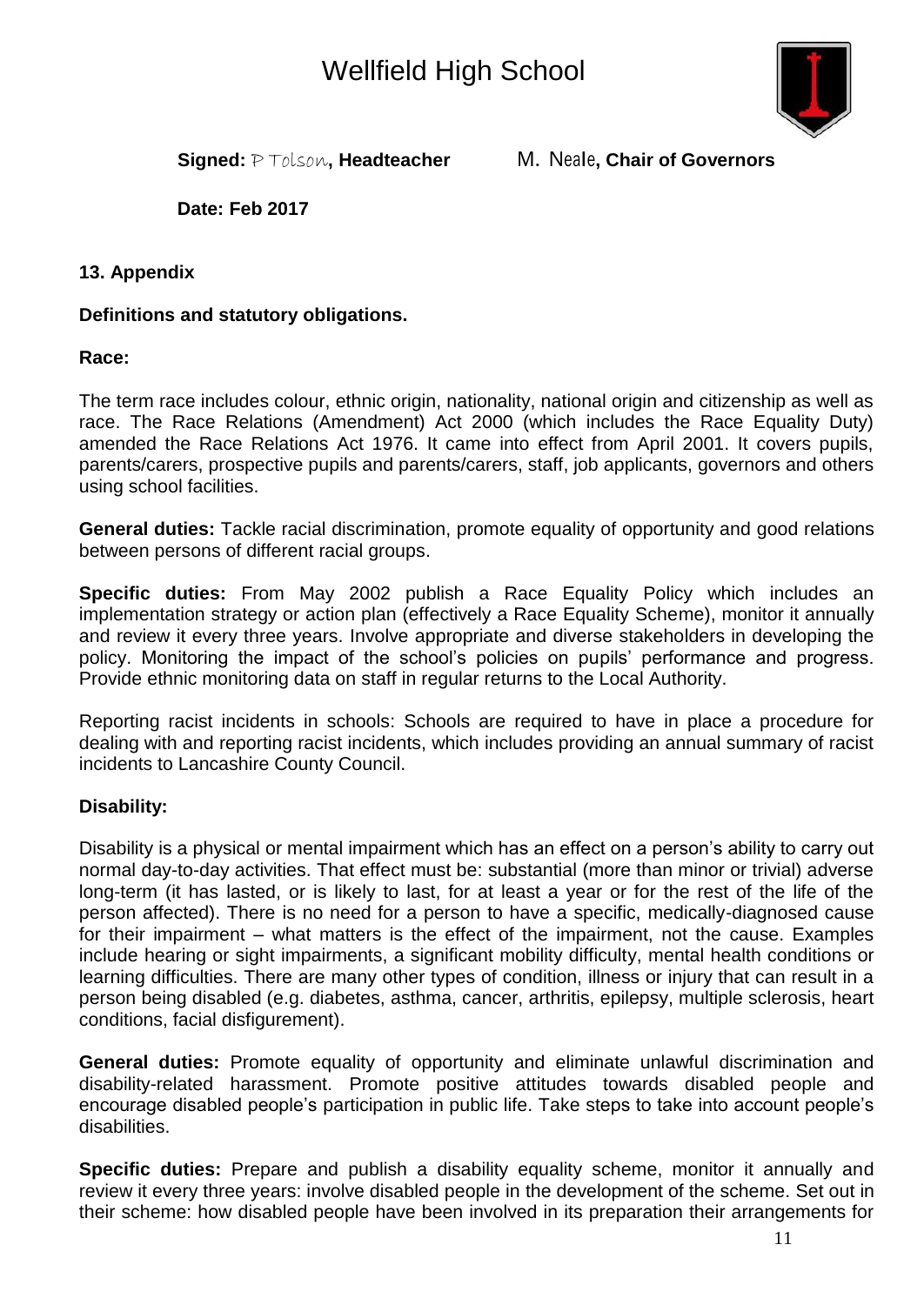

gathering information on the effect of the school's policies on: The recruitment, development and retention of disabled employees. The educational opportunities available to, and the achievements of disabled pupils. The school's methods for assessing the impact of its current, or proposed policies and practices on disability equality. The steps the school is going to take to meet the general duty (the school's action plan) and the arrangements for using information to support the review of the action plan and to inform subsequent schemes.

#### **Sex and Gender:**

The term gender includes boys, girls, men and women, and transgender/transsexual people. Sexual orientation is a distinct protected characteristic, (The term transgender refers to a range of people who do not feel comfortable with their birth gender).

**Sex** refers to biological status as male or female. It includes physical attributes such as sex chromosomes, gonads, sex hormones, internal reproductive structures, and external genitalia. **Gender** is a term that is often used to refer to ways that people act, interact, or feel about themselves, which are associated with boys/men and girls/women. While aspects of biological sex are the same across different cultures, aspects of gender may not be.

#### **Sexual Orientation:**

Heterosexism is any prejudice and discrimination against individuals and groups who are lesbian, gay, bisexual (LGB) or are perceived to be so. It is based on the assumption that everyone is or should be heterosexual. Expressions of dislike, contempt or fear based on heterosexism are usually known as homophobia, although lesophobia and biphobia are also coming into use.

Whether through institutional practice or personal behaviour, the prevalence of heterosexism is likely to mean that LGB people feel excluded and unsafe. This effect can be mitigated by an actively welcoming and supportive environment. Sexual orientation is defined as an individual's sexual orientation towards people of the same sex as her or him (gay or lesbian), people of the opposite sex (heterosexual) or people of both sexes (bisexual).

**General duties:** Eliminate unlawful discrimination and harassment. Promote equality of opportunity between male and female pupils and between men and women. Promote good relations.

**Specific duties:** Prepare and publish a Gender Equality Scheme, showing how the school will meet its general and specific duties and set out its gender equality objectives, as well as its plans for stakeholder consultation and impact assessment. Monitor the scheme annually and review it every three years.

# **Transgenderism and Gender Re-Assignment:**

Transgender is an umbrella term used to describe people whose gender identity or gender expression differs from that usually associated with their birth sex. Gender reassignment is the process a transgender person goes through to change sex.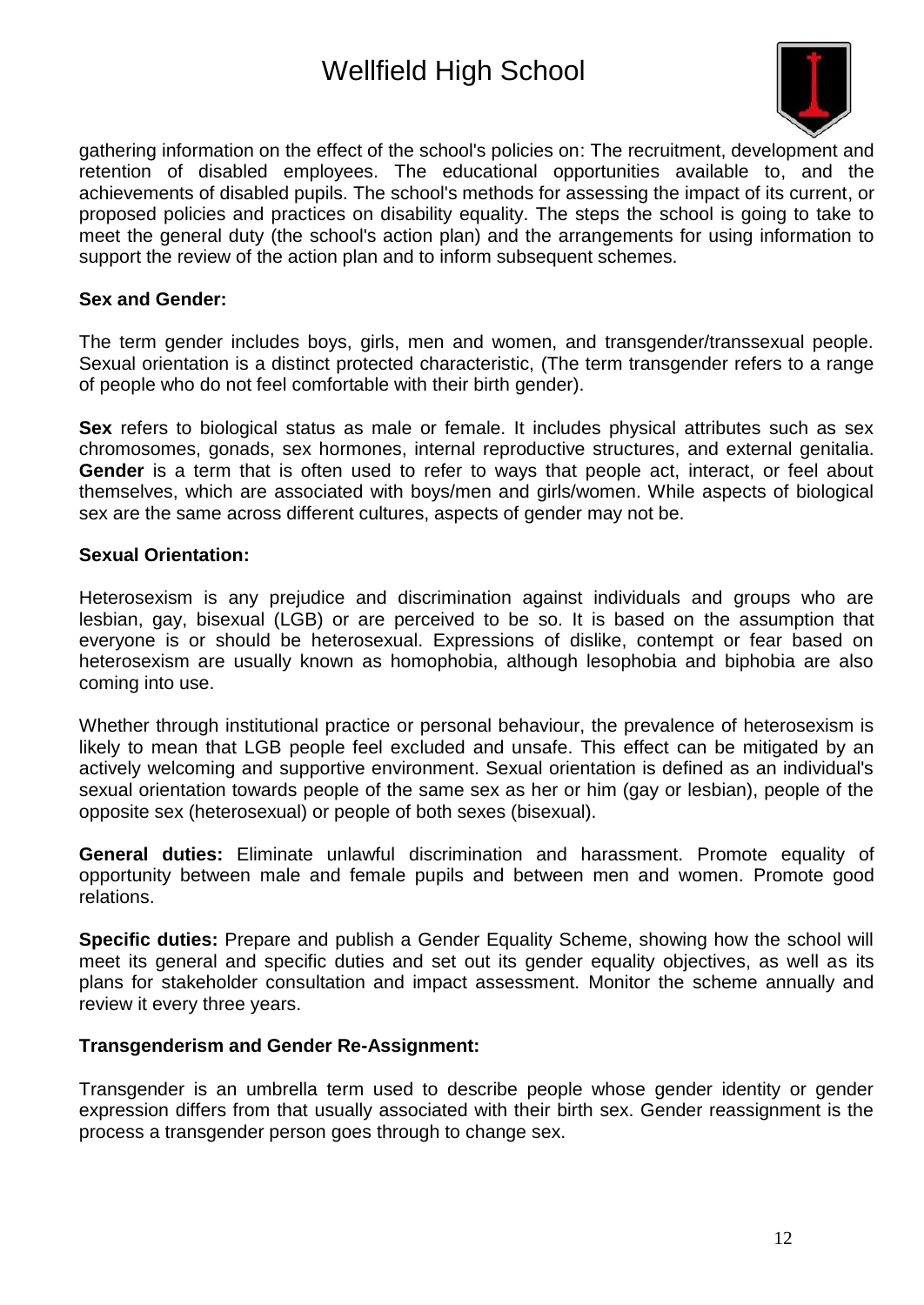